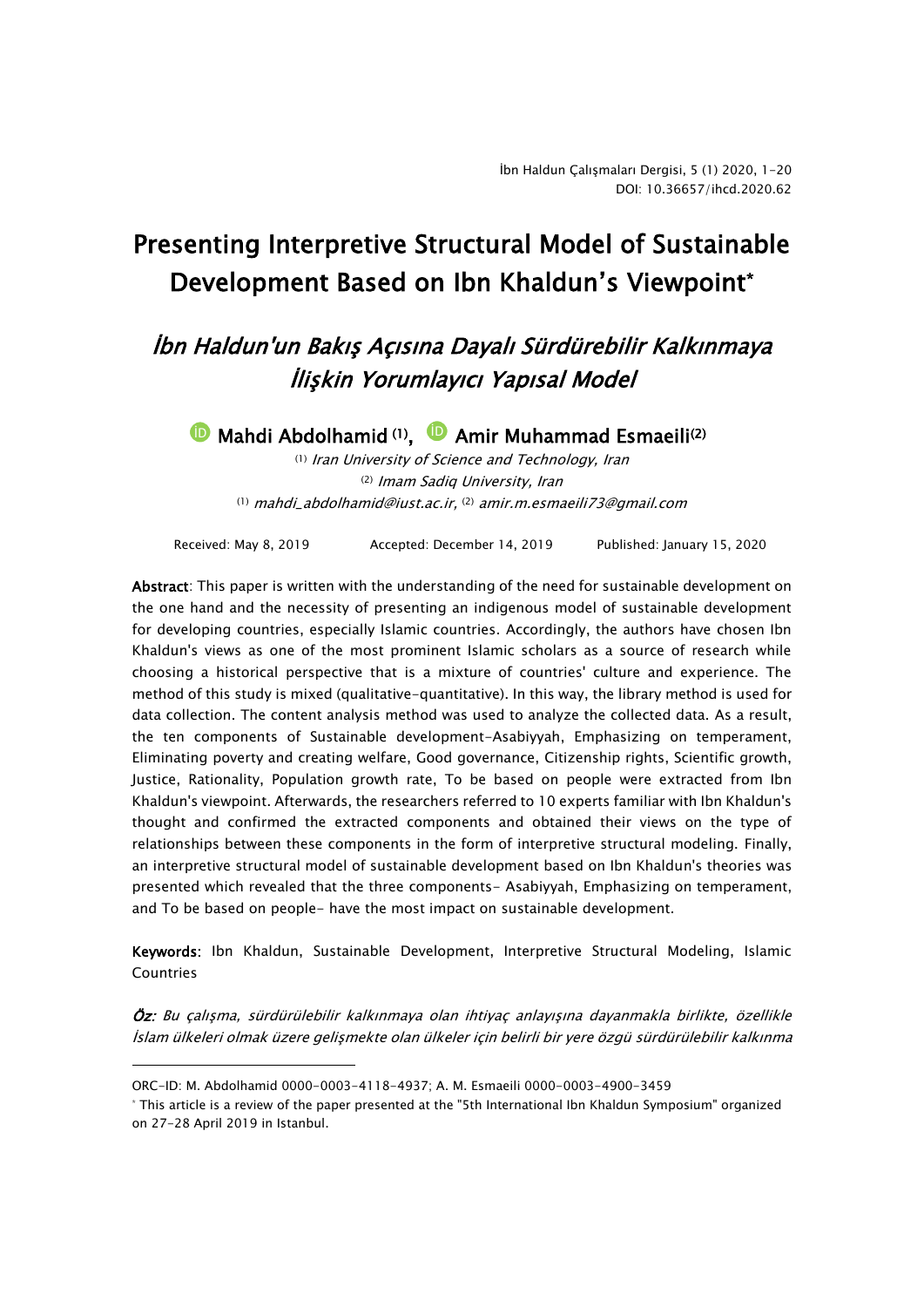modelini sunma gereğini de göz önüne almaktadır. Bu doğrultuda, yazarlar, önde gelen İslam alimlerinden biri olan İbn Haldun'un görüşlerini araştırma kaynağı olarak seçmişlerdir. Ayrıca, ülkelerin kültür ve deneyimlerinin kaynaşmasını barındıran tarihsel bir perspektifi de seçmişlerdir. Çalışmada karma yöntem (nitel-nicel) kullanmıştır. Veri toplanması için kütüphane yöntemi kullanılmıştır. Toplanan veriyi analiz etmek için içerik analizi yöntemi kullanılmıştır. Sonuç olarak, İbn Haldun'un bakış açısına dayalı on bileşen seçerek alınmıştır. Sürdürülebilir kalkınma-Asabiyet, Ölçülülüğe vurgu, Fakirliğin ortadan kaldırılması ve refah yaratma, İyi yönetim, Vatandaşlık hakları, Bilimsel gelişme, Adalet, Akılcılık, Nüfus büyüme hızı ve İnsanlara dayalı olma durumu söz konusu on bileşeni teşkil etmektedir. Daha sonraki aşamada, araştırmacılar, İbn Haldun'un düşüncelerine aşina olan on uzmanla görüşme sağlayarak uzmanların bu bileşenler arasındaki ilişkilerin türüne ilişkin düşüncelerini elde etmişler ve seçilip alınan bileşenleri teyit etmişlerdir. Son olarak, İbn Haldun'un kuramlarına dayalı yorumlayıcı bir sürdürülebilir kalkınma yapısal modeli sunulmuştur. Bu modelde, Asabiyet, Ölçülülüğe vurgu ve İnsanlara dayalı olma durumu olmak üzere <sup>s</sup>ürdürülebilir kalkınmada en çok etkisi bulunan üç bileşen ortaya çıkmıştır.

Anahtar Kelimeler: İbn Haldun, Sürdürülebilir Kalkınma, Yorumlayıcı Yapısal Modelleme, İslam Ülkeleri

# 1. Introduction

Development in today's world is one of the key concepts addressed in various studies of politics, sociology and economics. This concept is considered in the geopolitical and economic geography as a factor for the separation of regions and countries. Following the concept of development, many other issues are also raised development, on the one hand, have supporters who see many of the problems in society as being inadequate; Hence, it has emphasized on implementation of comprehensive development in all political, economic, social and cultural spheres and see it as the only solution to the problems of society. This group, who western viewpoint on the concept of development, In their analysis, examined the various dimensions of development, explained and ultimately make appropriate decisions for achieving development indexes. They want development to be integrated in all country and development is associated with a specific set of general goals set at a specific point in time (Mc Granham,1972 : 92).

On the other hand, development critics, unlike the first group, many of the underlying problems in society are attributed to the shakiness of the incompatibility of western imported development with Islamic culture; They believe that development, in the western sense, differs basically and naturally with what is called "progress and growth" in Islam. According to this group view, the condition for the achievement of progress in the community is to focus on religious foundations and not applying to western basics; because progress comes from the Islamic worldview and consequently, development is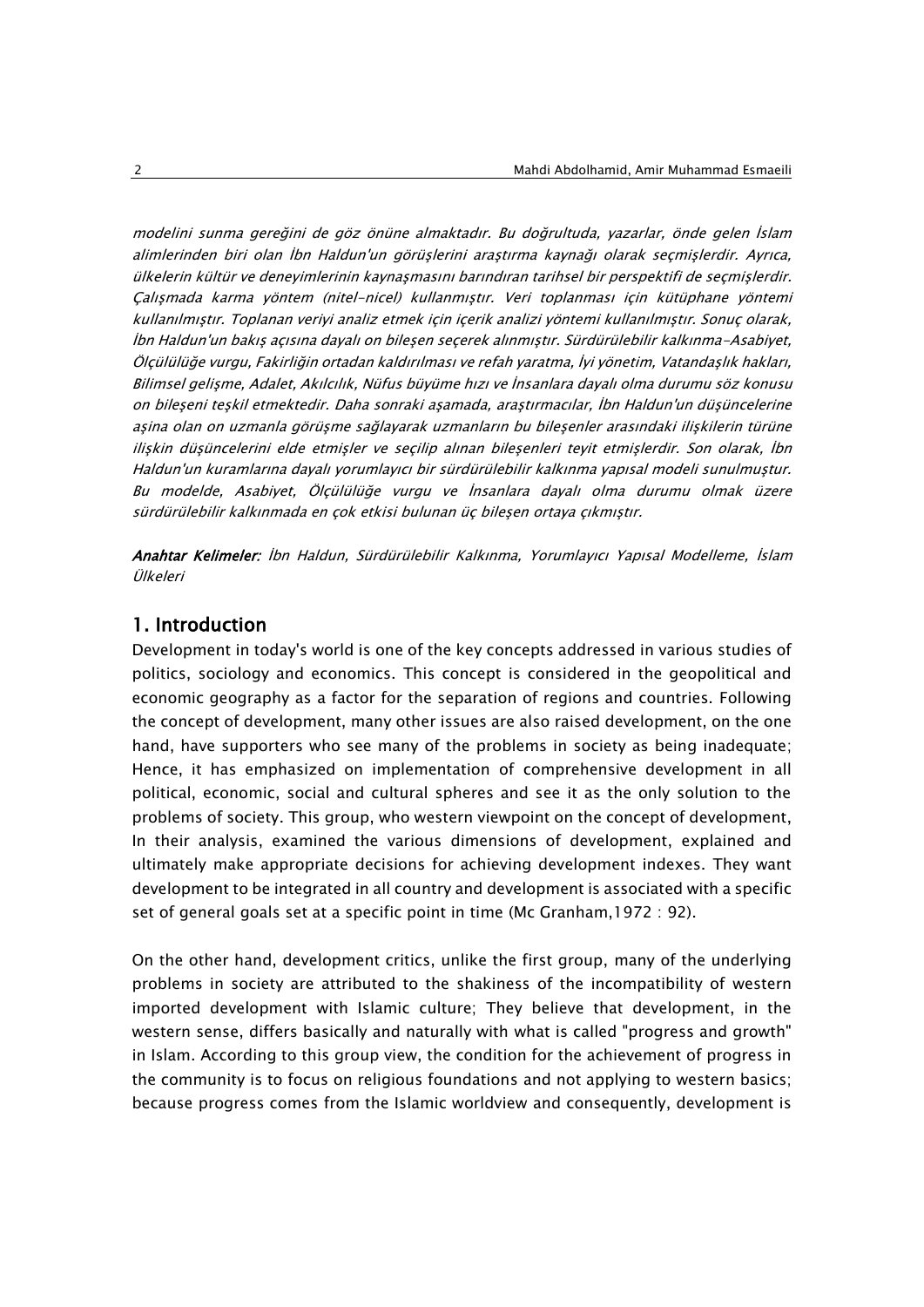also a product of western world view. The discussion of "sustainable development" and its related categories, among the issues that have been raised in today's world in a number of very important areas and have been discussed and have an evolutionary and growing trend. A great deal of research in the world today is devoted to research in the field of sustainable development. The main point was the formation of a sustainable development debate focusing on environmental approaches, but it quickly became a term in many areas and became one of the main topics of each discipline. There are still many limitations in achieving this important aim in Islamic countries and unfortunately, the statistics indicate that the distance between Islamic countries is so much to achieving the principles of sustainable development (Zubair, 2006). One of the first reasons for failure is the lack of indigenous and Islamic pattern in this regard.

# 2. Problem Statement

It is clear that in order to achieve a sustainable and evolutionary development, there should be a model which conforms to the conditions of each land. Most scholars in Islamic countries, when they argue the issue of sustainable development, refer to western sources. This is while, in many cases, a complete adaptation of imported patterns will be failed and the pattern of indigenous development based on Islamic and indigenous culture is preferable to the copied western model due to its social, cultural and historical adaptation to Islamic societies. The issue that has been forgotten is that a glance at the history of the evolution of various disciplines shows what ideas remain unknown in their homeland, despite being the basis in the East, but in the industrialized countries, they are well known as new and western ideas (Naghizadeh, 1385).

One of the first steps to study the views and thoughts of Muslim scholars on this subject is to localize of a meaningful concept such as "sustainable development". It should be noted that the first step in the preparation of any plan, is to formulate theoretical foundations on the subject. Hence, in order to achieve the indigenous pattern of the universal subject such as sustainable development, it is necessary in the first step to carefully examine the valuable views of Islamic thinkers: (Same, 440)

One of the most prominent Islamic thinkers whose ideas were beyond his time and examined the unique approach to various issues of society and the city, is Abdul Rahman Ibn Khaldun, a prominent Muslim scholar who was born in First day of Ramadan in 732 hijri (May 27, 1332) in Tunisia Hein his valuable book, "The Muqaddimah" in a complete and the smartest way, addresses the topic of sustainable development. Ibn Khaldun is also known as the founder of sociology, and is also famous for economic growth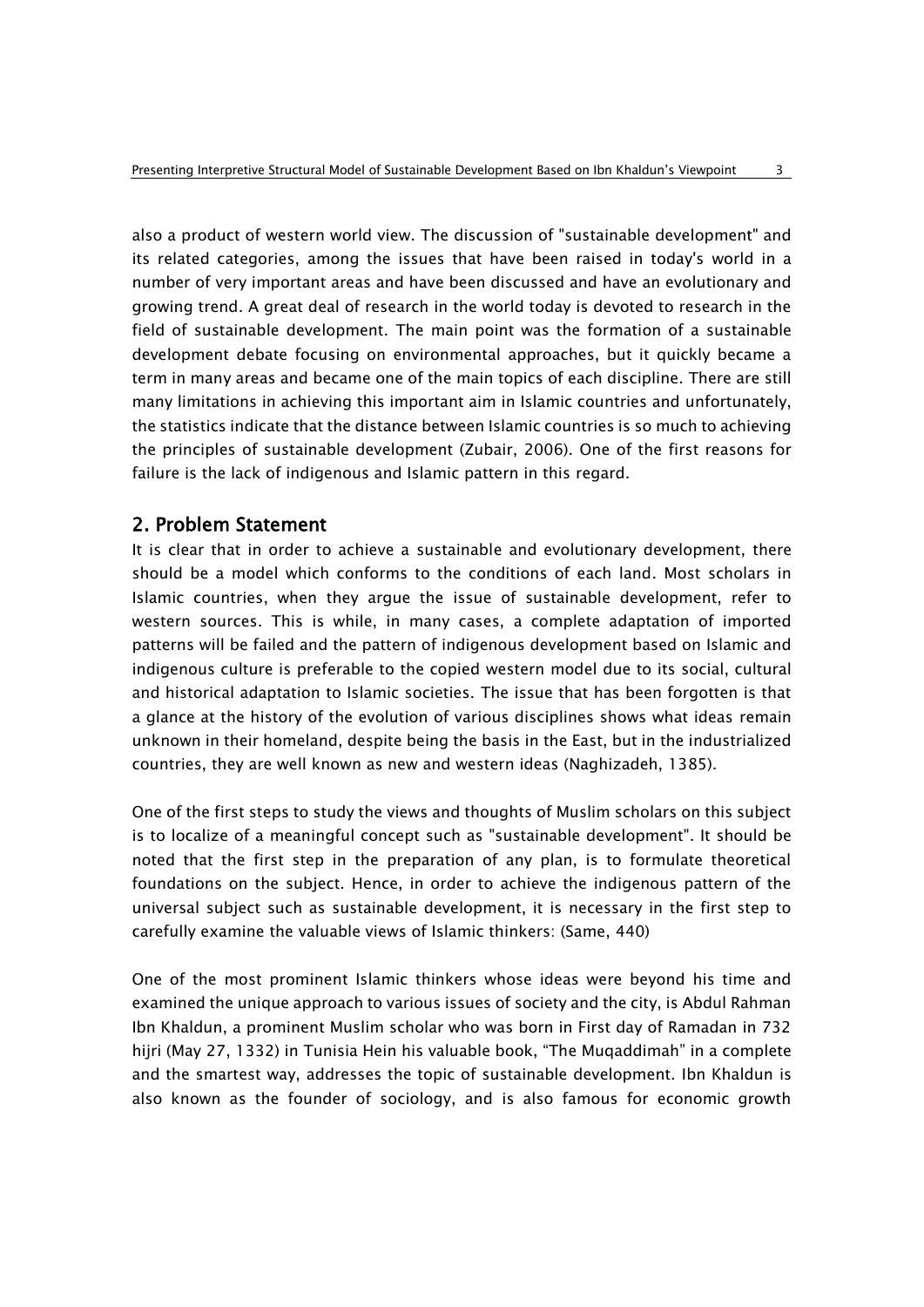theories; but what has been neglected by many researchers is that, in addition, he can be considered the founder of modern urban planning. Because his views on urban issues are very similar to those of this area in the contemporary world. He Expressed in "The Muqaddimah" with a scientific approach, the differences between urban culture and urbanization, the interrelationship between human and environmental characteristics, the relationship between geography and the shape of the city, mentioned features of the civilized and uncivilized society, the primitive civilization and the civic life and explained the theory of the life cycle of society and the natural need of man for the development of society and the community has provided a suitable solution for positive change and growth in various social and urban areas. Among the concepts that he has come up with a unique intelligence in this work, the perfectly harmonious concept with the discussion of "sustainable development". Sustainable development is explained in three areas: economics, society and the environment. When all three concepts are developed together and unified between them, it will be achieving sustainable development. Ibn Khaldun, about six hundred years before the term was introduced, precisely with this approach, has discussed these topics and he argues that other issues besides these three, should be taken into consideration.

|            | Table 1. Research background on sustainable development from Ibn Khaldun's perspective                                               |                                         |      |                                                                                                                                                                                                                                                                                                                                                                                                                                                                                                                                                                                                                                                     |  |  |
|------------|--------------------------------------------------------------------------------------------------------------------------------------|-----------------------------------------|------|-----------------------------------------------------------------------------------------------------------------------------------------------------------------------------------------------------------------------------------------------------------------------------------------------------------------------------------------------------------------------------------------------------------------------------------------------------------------------------------------------------------------------------------------------------------------------------------------------------------------------------------------------------|--|--|
| <b>Row</b> | Research title                                                                                                                       | <b>Authors</b>                          | Year | Abstract                                                                                                                                                                                                                                                                                                                                                                                                                                                                                                                                                                                                                                            |  |  |
| 1.         | Principles of<br>sustainable<br>development in<br>Ibn Khaldun's<br>economic thought                                                  | Mohammad<br>Tahir Haji<br>Mohammd       | 2010 | This paper focuses on the nature of educational<br>development based on Ibn Khaldun's economic model.<br>The author explicitly explores the famous work of Ibn<br>Khaldun called the Al Muqaddimah and interpretation of<br>contemporary scholars of this work. This article<br>interprets these views and concludes the economic<br>growth theory of Ibn Khaldun that included sustainable<br>economic development and theory of sustainable<br>development is innovated by him. Ibn Khaldun's views<br>could help Muslim countries to draft development<br>policies and is promoted sustainable development in<br>Muslim countries by professors. |  |  |
| 2.         | Social<br>sustainability<br>indicators in<br>kampung;<br>dialogue between<br>Ibn Khaldun's<br>Tamadun<br>concepts and<br>sustainable | K P Tucunan.<br>Sutiknoand A<br>N Medha | 2018 | Kampong is a residential neighborhood in Southeast<br>Asia that is unstable and vulnerable and typically has<br>residents with no access to basic living infrastructure.<br>But there are considerable beliefs that Kampong has an<br>important role in the development process of its<br>inhabitants and can participate in its sustainable<br>development. In 841 the concept of social systems was<br>called "civilization" by Muslim scholar Ibn Khaldun. The<br>word has a strong root in the Muslim world and is                                                                                                                              |  |  |

# 3. Research Background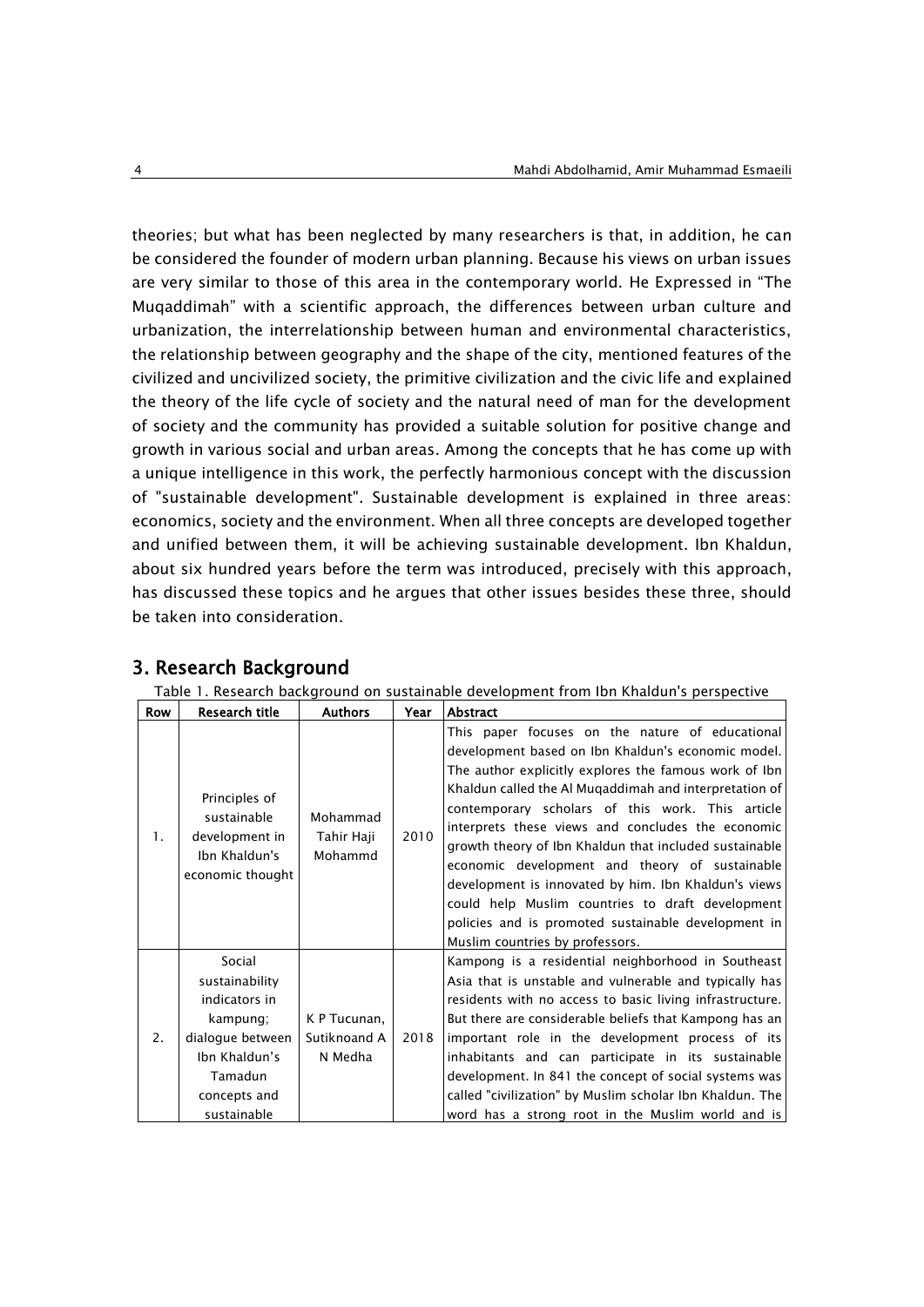| <b>Row</b> | Research title                                                                                                                                                          | <b>Authors</b>                                       | Year | Abstract                                                                                                                                                                                                                                                                                                                                                                                                                                                                                                                                                                                                                                                                                                                                                                                                                                                                                                                                                                                                                                                                                                                                              |
|------------|-------------------------------------------------------------------------------------------------------------------------------------------------------------------------|------------------------------------------------------|------|-------------------------------------------------------------------------------------------------------------------------------------------------------------------------------------------------------------------------------------------------------------------------------------------------------------------------------------------------------------------------------------------------------------------------------------------------------------------------------------------------------------------------------------------------------------------------------------------------------------------------------------------------------------------------------------------------------------------------------------------------------------------------------------------------------------------------------------------------------------------------------------------------------------------------------------------------------------------------------------------------------------------------------------------------------------------------------------------------------------------------------------------------------|
|            | developments                                                                                                                                                            |                                                      |      | translated as kongong in Indonesia. This makes social                                                                                                                                                                                                                                                                                                                                                                                                                                                                                                                                                                                                                                                                                                                                                                                                                                                                                                                                                                                                                                                                                                 |
|            | approaches                                                                                                                                                              |                                                      |      | capital more important than the quality of the                                                                                                                                                                                                                                                                                                                                                                                                                                                                                                                                                                                                                                                                                                                                                                                                                                                                                                                                                                                                                                                                                                        |
|            |                                                                                                                                                                         |                                                      |      | environment around it. Because social capital is the                                                                                                                                                                                                                                                                                                                                                                                                                                                                                                                                                                                                                                                                                                                                                                                                                                                                                                                                                                                                                                                                                                  |
|            |                                                                                                                                                                         |                                                      |      | power that leads to sustainable development.                                                                                                                                                                                                                                                                                                                                                                                                                                                                                                                                                                                                                                                                                                                                                                                                                                                                                                                                                                                                                                                                                                          |
| 3.         | Two development<br>theories: Ibn-<br>iKhaldoun and<br>Wallerstein                                                                                                       | Atousa<br>Amirabedi                                  | 2013 | The purpose of this paper is to show how different<br>cultures at different times created similar ideas and<br>theories to develop their society. A comparison between<br>the development theories of Ibn Khaldun<br>and<br>Wallerstein's<br>famous<br>"world<br>theory"<br>system<br>is<br>undertaken to show that similar ideas of development<br>were in existence even centuries before. The findings of<br>this paper show that the similarity between all<br>developed countries represents a strong government<br>and a widespread economic activity in different regions,<br>and a collaborative effort. All these three features are<br>visible in Western societies today, as well as centuries<br>ago, in other countries (the golden age of the Islamic<br>world).                                                                                                                                                                                                                                                                                                                                                                        |
| 4.         | Sustainable urban<br>development from<br>the perspective of<br>Abdul Rahman Ibn<br>Khaldun                                                                              | Mohammd<br>Naghizadeh, S<br>aeidehMohtas<br>hamAmiri | 2012 | In this paper, which is used documentary method and<br>content<br>analysis,<br>the concept<br>of<br>sustainable<br>development and its three fold principles (economy,<br>society and environment) have been studied in Ibn<br>Khaldun's thinking. Finally, the very principle of<br>"moderate development" or the controlled development<br>posed by him to achieve sustainable growth.                                                                                                                                                                                                                                                                                                                                                                                                                                                                                                                                                                                                                                                                                                                                                              |
| 5.         | The Importance of<br>environmental<br>Geography in<br>achieving<br>Sustainable Urban<br>Development<br>Based on the<br>Perspective of Ibn<br>Khaldun, Muslim<br>Thinker | Saeideh<br>Mohtasham<br>Amiri                        | 2012 | Sustainable development is one of the topics that plays<br>a special role in today's researches. What is important in<br>this regard is the appropriateness of the concept with<br>the conditions of different lands, Since what is<br>associated with the term sustainable development in the<br>mind is a Western model and solutions, Certainly, the<br>localization of such a topic should be considered as the<br>important<br>and<br>first<br>step<br>most<br>towards<br>the<br>implementation of sustainable principles in<br>any<br>environment. This paper examines the valuable work of<br>the Muslim scientist, Ibn Khaldun, with the valuable<br>book of Muqaddimah, an attempt to examine the<br>significance of urban geography in achieving the main<br>goal of sustainable development that he has been<br>addressing centuries ago .In this research, which<br>utilizes the fundamental methodology, documentary<br>and content analysis, it is shown that achieving an<br>evolutionary and sustainable development is closely<br>related to the geographic environment and spatial<br>geography is one of the key components of the |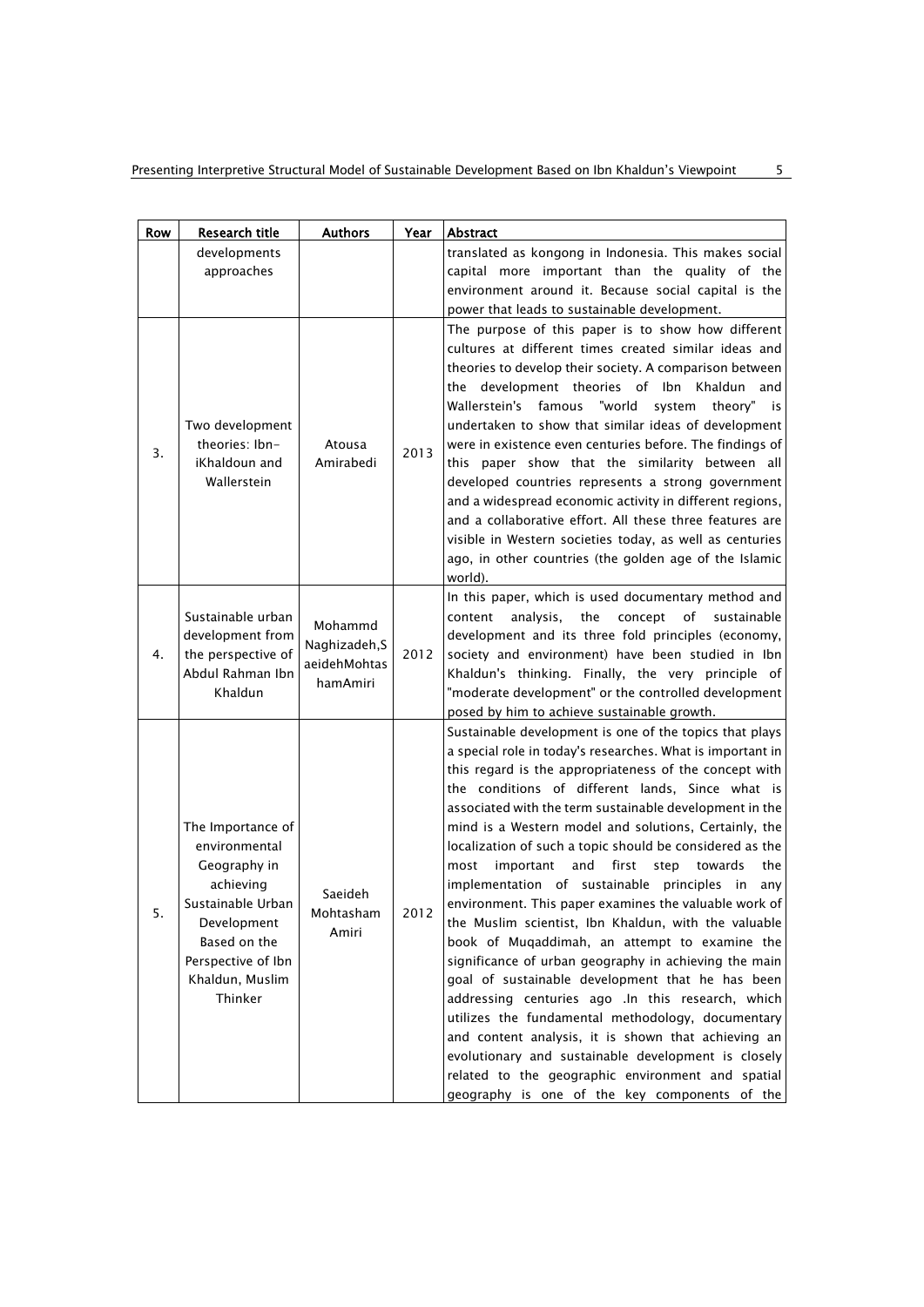| Row | Research title                                                                                                                      | <b>Authors</b>         | Year | Abstract                                                                                                                                                                                                                                                                                                                                                                                                                                                                                                                                                                                                                                                                                                                    |
|-----|-------------------------------------------------------------------------------------------------------------------------------------|------------------------|------|-----------------------------------------------------------------------------------------------------------------------------------------------------------------------------------------------------------------------------------------------------------------------------------------------------------------------------------------------------------------------------------------------------------------------------------------------------------------------------------------------------------------------------------------------------------------------------------------------------------------------------------------------------------------------------------------------------------------------------|
|     |                                                                                                                                     |                        |      | achievement of the city's growth and development from<br>the point of view of Ibn Khaldun is considered.                                                                                                                                                                                                                                                                                                                                                                                                                                                                                                                                                                                                                    |
| 6.  | Ibn Khaldun's<br>theory of<br>development:<br>Does it help<br>explain the low<br>performance of<br>the present-day<br>Muslim world? | Muhammd<br>Umer Chapra | 2008 | The first part of this paper presents Ibn Khaldun's<br>multidisciplinary and dynamic theory of development.<br>This theory argues that the development or decline of<br>an economy or society does not depend on any one<br>factor, but rather on the interaction of moral, social,<br>economic, political and historical factors over a long<br>period of time. One of these factors acts as the trigger<br>mechanism and, if the others respond in the same<br>direction, development or decline gains momentum<br>through a chain reaction until it becomes difficult to<br>distinguish the cause from the effect. Part II of this<br>paper applies this theory to Muslim countries to explain<br>their low performance. |
| 7.  | Meditations to Ibn<br>Khaldun's<br>"asabiyyah": A<br>review of<br>historical<br>sociology                                           | Gholamrea<br>lamshidha | 2004 | "Muqaddimah" Ibn Khaldun's book has attracted much<br>attention in recent decades. In particular, the concept of<br>"Asabiyah" has been interpreted in various ways, and<br>this subject has caused ambiguity in the meaning and<br>application of this concept. This paper shows that the<br>notion of Asabiyah is from the perspective of historical<br>sociology, along with a central discussion in the field of<br>human mission and social structure.                                                                                                                                                                                                                                                                 |

According to the background of the research, the present paper is analyzed the current societies in a timely manner. Also, it is paid to attention to constructive and effective components in the theory of sustainable development of Ibn Khaldun and the role of these components in addressing the existing vacuum in Islamic societies and seeks to explain the indigenous pattern of sustainable development in terms of the theory of Ibn Khaldun with the focus of his book. Up to now in this area, there has not been outstanding research work that includes the requirements and current conditions of the Islamic society and in this paper try to compensate for the shortcomings.

# 4. Literature Review

# 4.1. What is Sustainable Development?

Based on the Brundtland Commission Report in 1987, "in the sustainable development of a society, we need to make sure that the needs of today's generation to meet without destroying the ability of future generations to meet their needs. In sustainable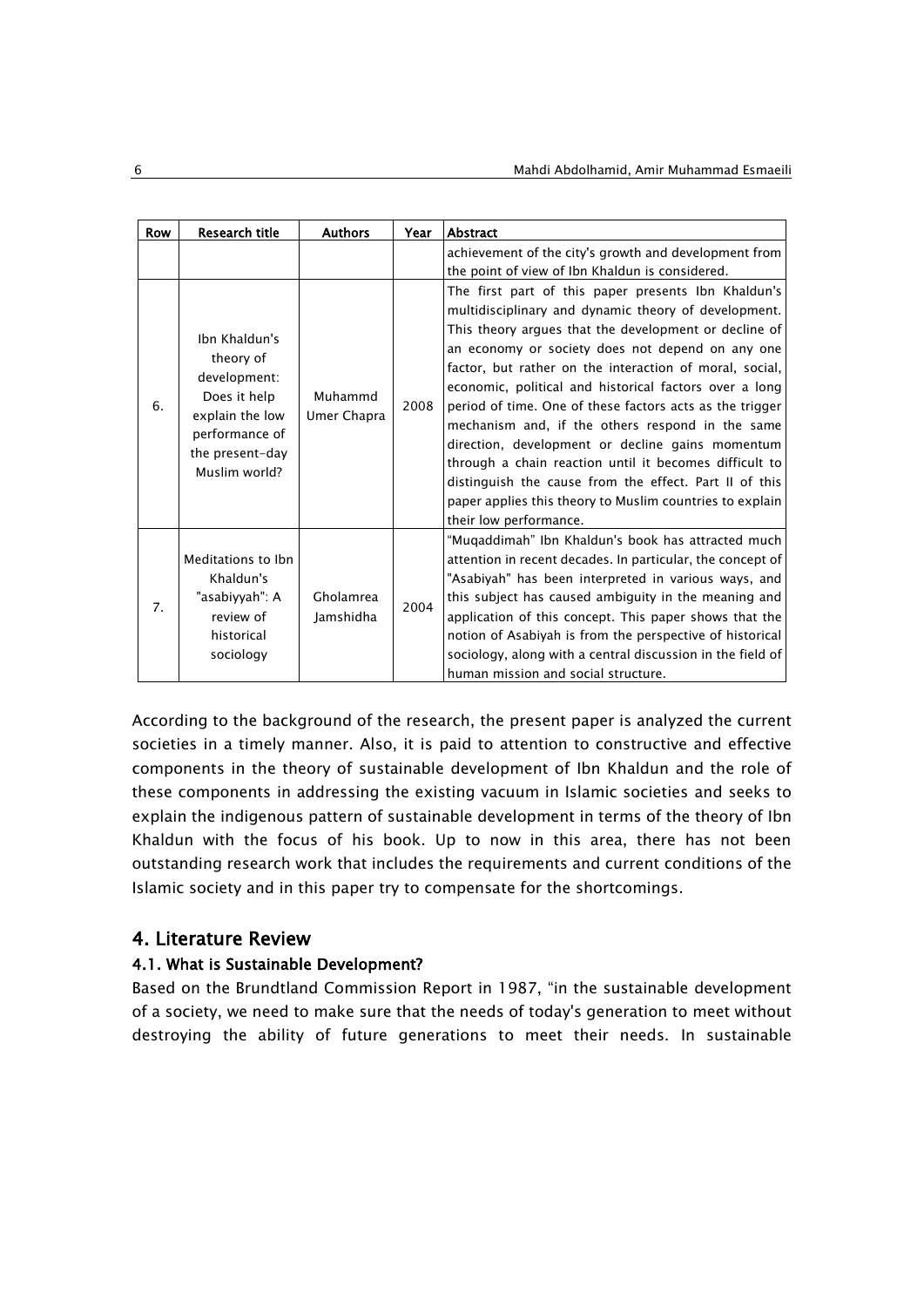development, we should meet all basic needs and extend the opportunities in a way to be able to realize the desire of individuals to achieve a better life" (WCED<sup>1</sup>, 1987).

Sustainability in its broadest sense refers to the ability of the community; ecosystem or any current system to operate indefinitely in the future, without compromising the resources of the system is dependent on it or because of imposing excessive load on them, to be weakened ( Gilman,1996 ).

Practically, Sustainability is balance between environmental imperatives and development needs and can be achieved in two ways: reducing pressures and increasing existing capacity. Therefore, the main conditions of sustainability are (Nasiri,2000:114):

- Systems should be compatible with local and environmental conditions;
- Systems should be compatible with future needs and intended purposes;
- Systems should be sufficiently adapted to changes and should be restored in the event of system degradation due to unplanned incidents.

Sustainable development in its simplest definition is considered to be a development that will meet the needs of the current generation without compromising the needs of the next generation. The issue of sustainability, the main fields of which have been approved by the members of the international community, has led to the proliferation of interpretations such as sustainable architecture, sustainable urban development, a sustainable city, a sustainable human and material development.

# 4.2. Indicators and Components of Sustainable Development

# 4.2.1. Education

1

In sustainable development, the most important capital of countries is human capital. Obviously, the rise of huge capital depends on education. "Education is the first component and the most important indicator of sustainable development. This component and sustainability index is not only in the field of studies that are agreed upon in practice and also in the field of international institutions. Education is not limited to formal levels includes any kind of education, even the traditional forms of learning at home and in the community. For solving the problem of the lack of development of countries in the field of education, in the first step, educating methods should be learned and based on four principles.

<sup>1</sup> World Commission on Environment and Development (WCED)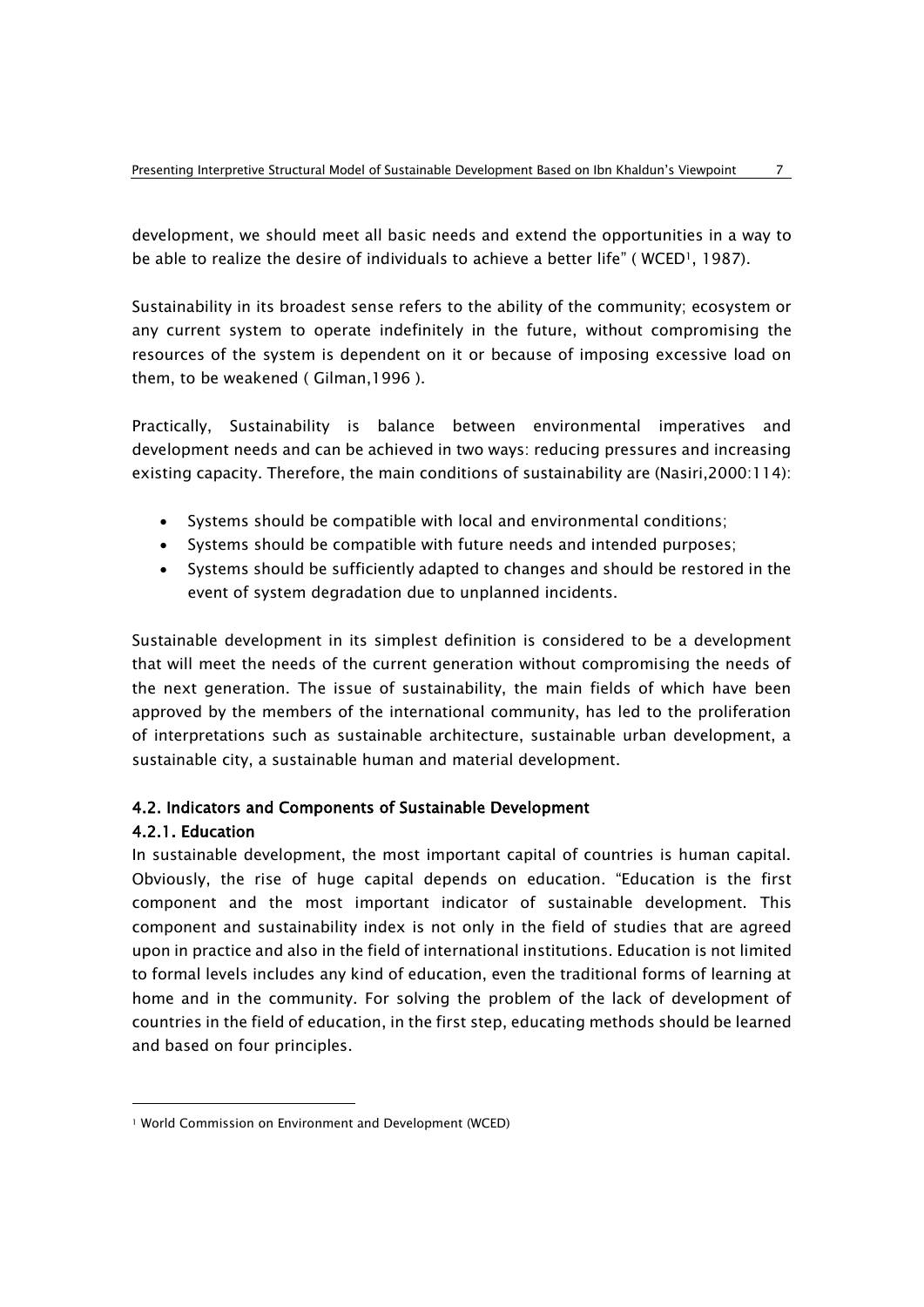- A) Learning to live together;
- B) Knowing;
- C) Learning to act;
- D) Learning to be" (Bahramzadeh,2003).

### 4.2.2. Economy and Industry

As a fact, accepted by various scholars over the last, fundamental change through industrialization can be the cause of rapid economic growth of a country. From this perspective, industrialization is the best way to put an end to technical and economic backwardness in the shortest possible time with the least dependence on the outside. It is an instrument to create change in the traditional social relations of society and the application of scientific and technical achievements in order to increase productivity and efficiency. Using opportunities and meeting the challenges ahead requires that the process of industrial production with a strategic approach will pave the way for structural changes and this requires an accurate understanding of the basic variables in the economy and industry and recognizing the challenges ahead. By adopting the right policies, the process of structural changes in the industrial sector will be orientated to make serious developments in the path of sustainable development of the country (Beheshti, 2006).

### 4.2.3. Governments

"In the process of achieving sustainable development in the Third World, the active presence of national governments should be necessarily be accompanied by the components of sustainable development, such as political participation and the freedom of people in their countries. Without the support of governments as the most important factor in sustainable development, national, internal, balanced and sustainable development cannot be guaranteed in Third World Societies" (Baran, 1980).

#### 4.2.4. Non-governmental organizations (NGO's)

"The NGOs play a vital role in shaping and realizing participatory democracy. These organizations in order to be free of the official activities have favorable areas for participation in the debate on sustainable development. The NGOs, which operate at all levels of international, national and local, can organize their wide and diverse networks in a wide network. Everyone in the world inevitably has to make decisions at every level, and at the same time, it simultaneously uses information and produces information. In response to this vital need, the NGOs are seeking to expand the "information society" (Beheshti, 2006).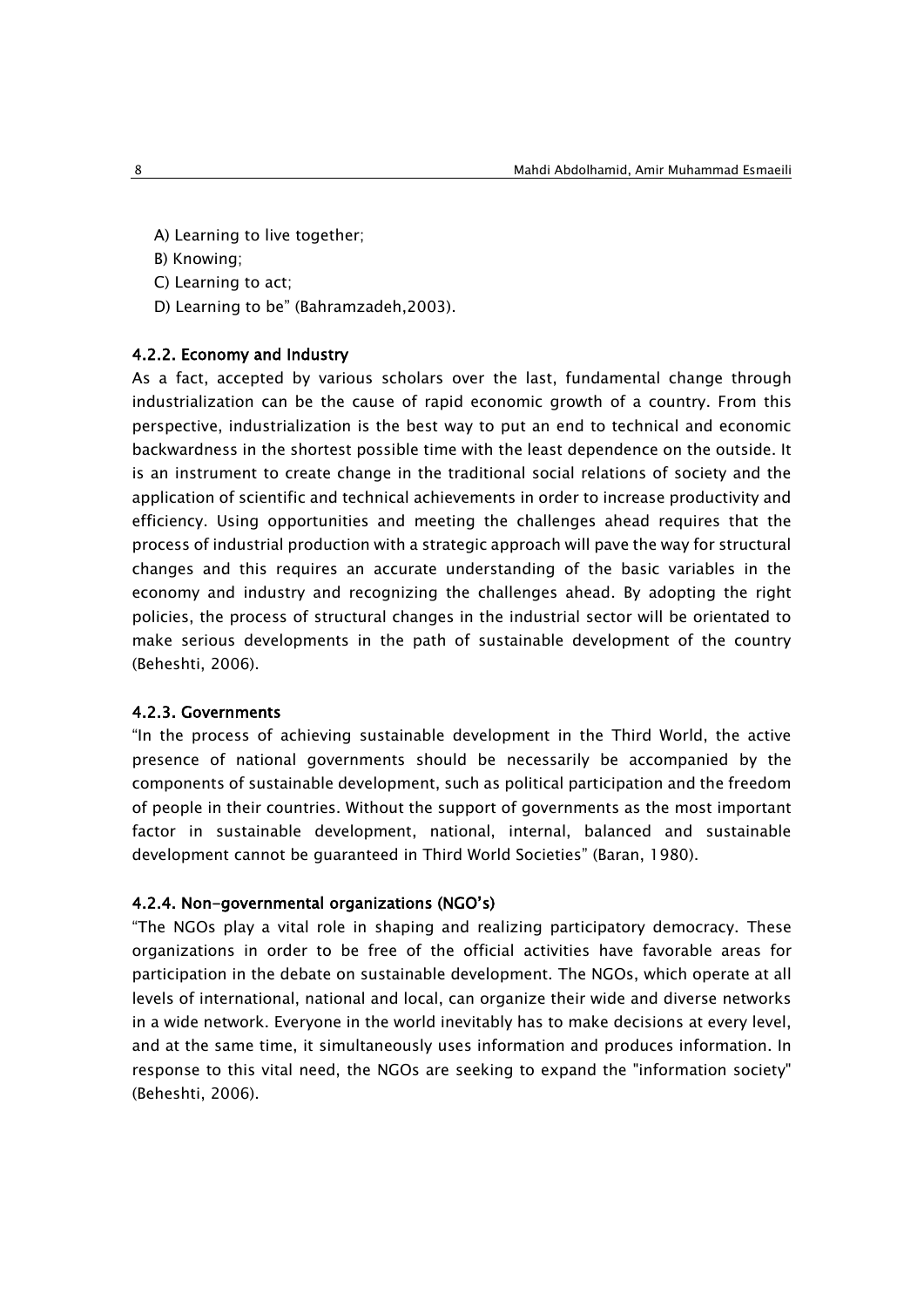# 4.2.5. Science Production

Science production and its known brands in the present era has become an "international goods" and large research institutions have become "science production factories". Science production as the main source of power and the control of the global biomass is essential to the success of sustainable development initiatives (Beheshti, 2006). Because any attempt to reach any kind of development without the active participation of local people will not be achieved. The biased selection of knowledge and information and the control of it effectively block the fields of knowledge and participation and, on the other hand, without sustainable participation of the people, sustainable development will not be possible (Sariolghalam, 1992).

### 4.2.6. Information and Communications Technology (ICT)

The impact and role of communication and information technology in sustainable development is so much that when we talked about it, a wide range of sophisticated communication technologies will come in the mind. "Paying attention to the development of information and communications technology and from technological perspective can solve many obstacles and problems in sustainable development" (Hassani, 2005).

# 4.2.7. Health

Regardless to element of physical and mental health in Society, sustainable development is neither realized nor essentially operationalized. Accordingly, ensuring a healthy life and promoting well-being for all ages in sustainable development is a fundamental principle, and this issue will only be realized in the field of health when it comes to the following issues:

A) Reducing maternal mortality worldwide;

B) Ending preventive deaths in infants and children;

C) Ending the epidemic;

D) Prevention, treatment and promotion of mental health and prevention and treatment of drug and alcohol abuse;

E) To halve the number of deaths and injuries from driving accidents and natural disasters;

F) Ensuring universal access to physical and mental health services (International Labour Organization, 2016)

### 4.2.8. Environment

The right of access to a healthy environment means that people do have a clean environment in which to grow. Since this right forms the core of sustainable development, economic and social development is acceptable if it does not challenge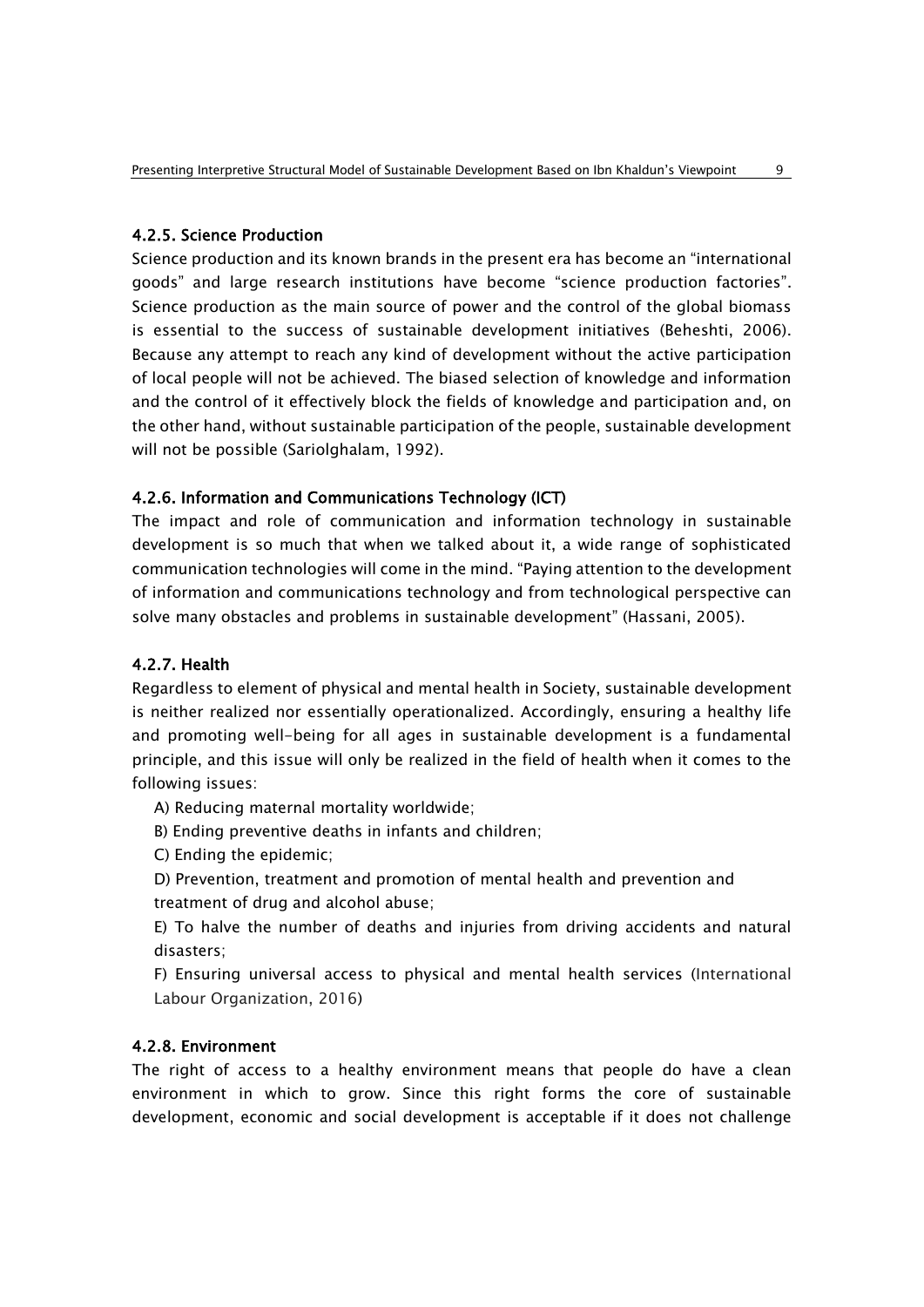the environmental conditions necessary for the survival of the present and future generations. Hence, sustainable development and the right to a healthy environment follow a unique path and purpose by forming a channel for accessing the present generation to economic and social development and regarding interests of future generations and environmental protection. But the coincidence of these two issues, may cause operational challenges and with the priority of this concept practically, it undermines the right of humanity (present and future generations) to have a healthy and balanced environment. But the solution to this problem is to pay attention to the concept of intergenerational equity and the use of Green Economy (Ramezani Ghavamabadi & Shafighfard, 2016: 241-271).

#### 4.2.9. Peace

That since wars begin in the minds of men, it is in the minds of men that the defenses of peace must be constructed. The Constitution of UNESCO begins with this statement. Because peace is not an abstract concept that we can command to succeed it. "Peace is a key and pivotal platform for realizing the goals of sustainable development and benefits that should be pursued in the world. To achieve sustainable development, respect for the dignity of every man and woman is necessary and this is achieved with peace. Peace is a commitment for a better future which today is the basis of values, mutual dialogue, tolerance, respect and common understanding. This is the foundation upon which every day we build peace in neighborhoods, cities, societies and between countries" (Rezaei, 1395)

# 4.3. Necessary Attention to The Native and Islamic Definition of The Concepts of Development and Progress

Basically, mere imitation of a pattern of development and progress without its adaptation to the culture, religion, geographic and political conditions of the motile community can lead to undesirable results particularly most Islamic countries have different conditions with the producer societies of Thoughts in field of sustainable development. On the other hand, one of the most important teachings of the Islamic religion is the careful selection of patterns. The introduction of appropriate patterns is one of the best ways to preserve the cultural identity of a community. It is the duty of all the scholars of the Muslim world to work first and foremost to formulate the principles of sustainable Islamic development, and in the next steps, to devote it and to restrict the principles for each community and remove the alienation of Islamic views. Only through this way, foundations and strategies of Islam can be restored in all areas. The pattern produced on the basis of this principle can lead to the creation of indigenous and Islamic origins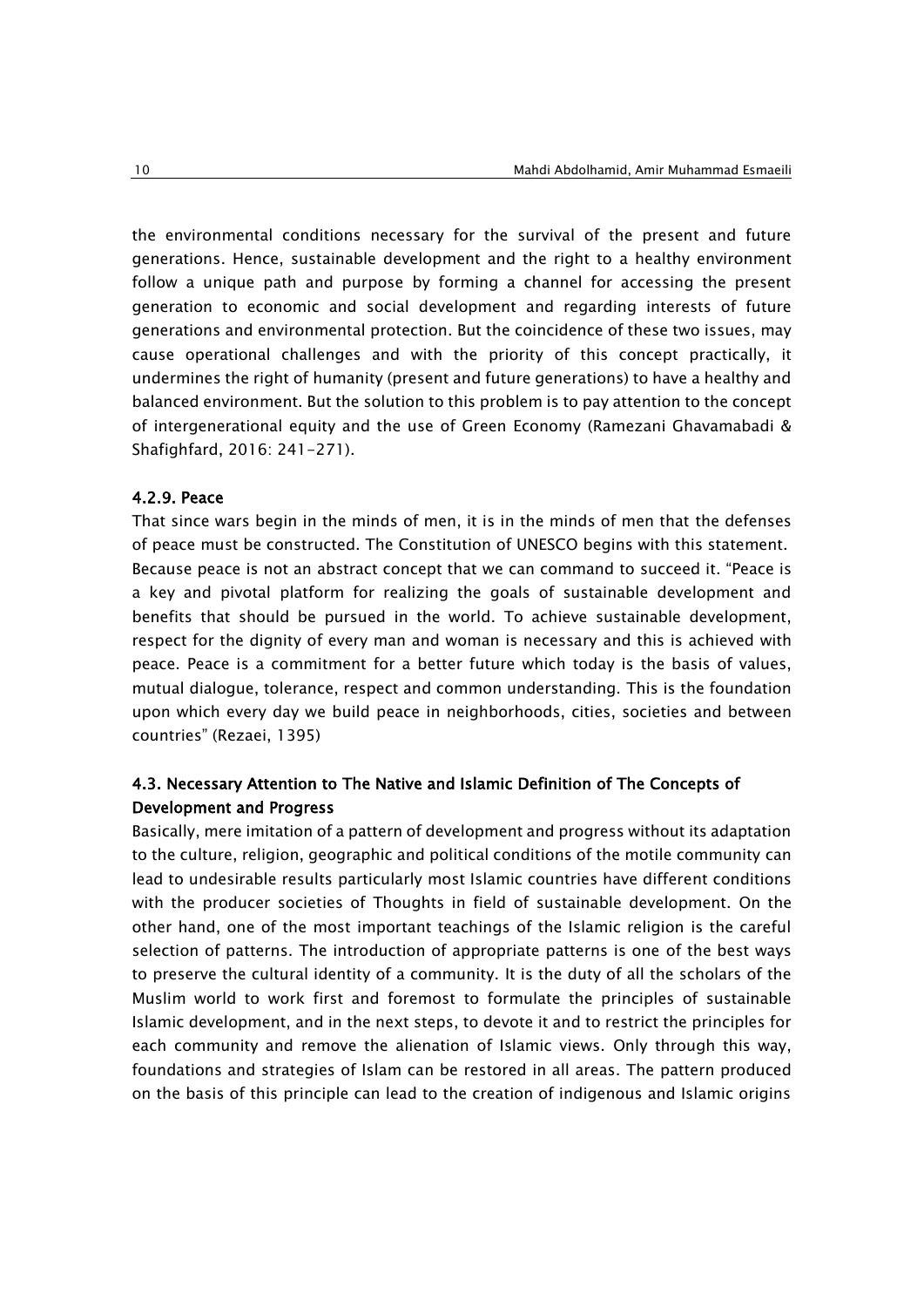for the development and advancement of the creation of Islamic civilization in the pursuit of religion.

# 4.4. The Reasons for The Superiority of Ibn Khaldun's Theory in Comparison with Other Theorists to Explain Development

A) Ibn Khaldun founded a pattern that can explain the rise and fall of civilizations or the progress and weakening of economies that both are interdependent in his own pattern. The model that he developed is powerful enough to enable us to answer some of the most crucial questions that Development Economics needs to answer—questions about why the Muslim world rose rapidly and continued to rise for several centuries, and why it declined thereafter to the extent that it lost its A glorious age, and did not only become largely colonized but is also unable to respond successfully to the challenges that it is now faced with? (Umer Chapra,2008).

B) Ibn Khaldun, through the study of the institutions in the Islamic society and their positions, has presented valuable ideas in various fields of politics, economics and society, which is similar to the ideas provided by institutional economists such as Douglas, C, North. So that, Due to hundreds years, one can compare their views and conclude, based on similarities, that the economic rules in the world are universally valid, and only by knowing these rules we are able to use them for saving the benefit of human societies. That's why the modern institutionalists believe that economics is nothing but The history of economic institutions and this is the same design that Ibn Khaldun explained in the Muqaddimah.

C) Ibn Khaldun more than 600 years ago explained the causes of Muslim decline which had been under way during his lifetime. Even though a substantial part of what Ibn Khaldun wrote has become a part of conventional wisdom by now, it is still relevant because most of the Muslim world, and not just the area he was concerned with at that time, has been unable until now to get rid of what he considered to be the primary cause of the decline….It is an attempt to explain the different events in history through a cause and effect relationship and to derive scientifically the principles that lie behind the rise and fall of a ruling dynasty or state (dawlah) or civilization (umran). Even though he benefited in this venture from the contributions made by his predecessors and contemporaries in the Muslim world, the Muqaddimah is extremely rich in a great deal of his own original and penetrating analysis. His entire model is condensed to a substantial extent, even though not fully, in the following advice extended by him to the sovereign: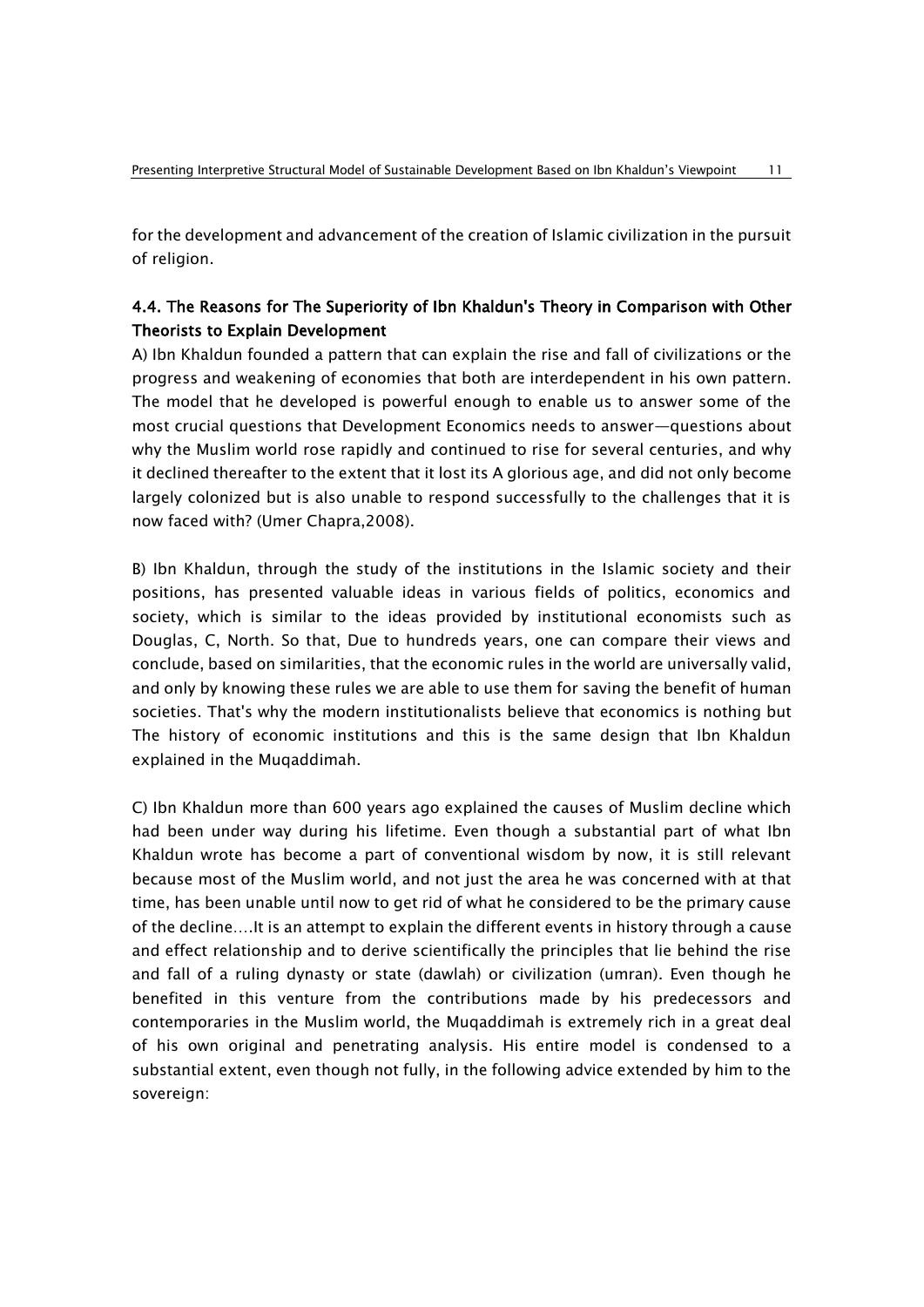- The strength of the sovereign (al-mulk) does not materialize except through the implementation of the Shariah
- The Shariah cannot be implemented except by the sovereign (al-mulk).
- The sovereign cannot gain strength except through the people (al-rijal).
- The people cannot be sustained except by wealth (al-mal).
- Wealth cannot be acquired except through development (al-imarah).
- Development cannot be attained except through justice (al-adl).
- Justice is the criterion (al-mizan) by which God will evaluate mankind.
- The sovereign is charged with the responsibility of actualizing justice

D) While Ibn Khaldun emphasizes the role of the state in development, he does not, in step with other classical Muslim scholars, support a totalitarian role for the state. He stands for what has now become characterized as "good governance". Recognition of private property and respect for individual freedom within the constraints of moral values is a part of Islamic teachings and has always been prevalent in Muslim thinking. The job of the state in the writings of almost all classical Muslim scholars, including Ibn Khaldun, is, in addition to defense and maintenance of law and order, to ensure justice, fulfillment of contracts, removal of grievances, fulfillment of needs and compliance with the rules of behavior (Umer Chapra, 2008).

### 4.5. Research Methodology

Methodology is the way to apply research tools to gain truth from sources of knowledge. Accordingly, after investigations based on the subject of research and research resources, content analysis methods and structural-interpretive modeling, was chosen to find propositions and explain the relations between them. In this research, in the exploration phase, components of sustainable development from Ibn Khaldun's perspective were extracted from sources through the use of library research tools and it was presented to 15 elected experts selected by snowball method (Patton, 2001, 230).

After verifying 10 components of sustainable development by experts, the researchers, using the questionnaire tool, gathered and selected the opinions of fifteen experts of Ibn Khaldun's views and were analyzed by using method of structural- interpretive structural modeling (ISM) (Rubin & [Babbie,](http://www.google.com/search?tbo=p&tbm=bks&q=inauthor:%22Earl+Babbie%22&source=gbs_metadata_r&cad=8) 2009, 150).

Method of interpretive structural modeling is a systematic application of graph theory for complex patterns modeling (Malone, 1975:28). Method of interpretive structural modeling was introduced by Warfield in 1976 (Warfield,1976; Attri, Dev& Sharma,2013).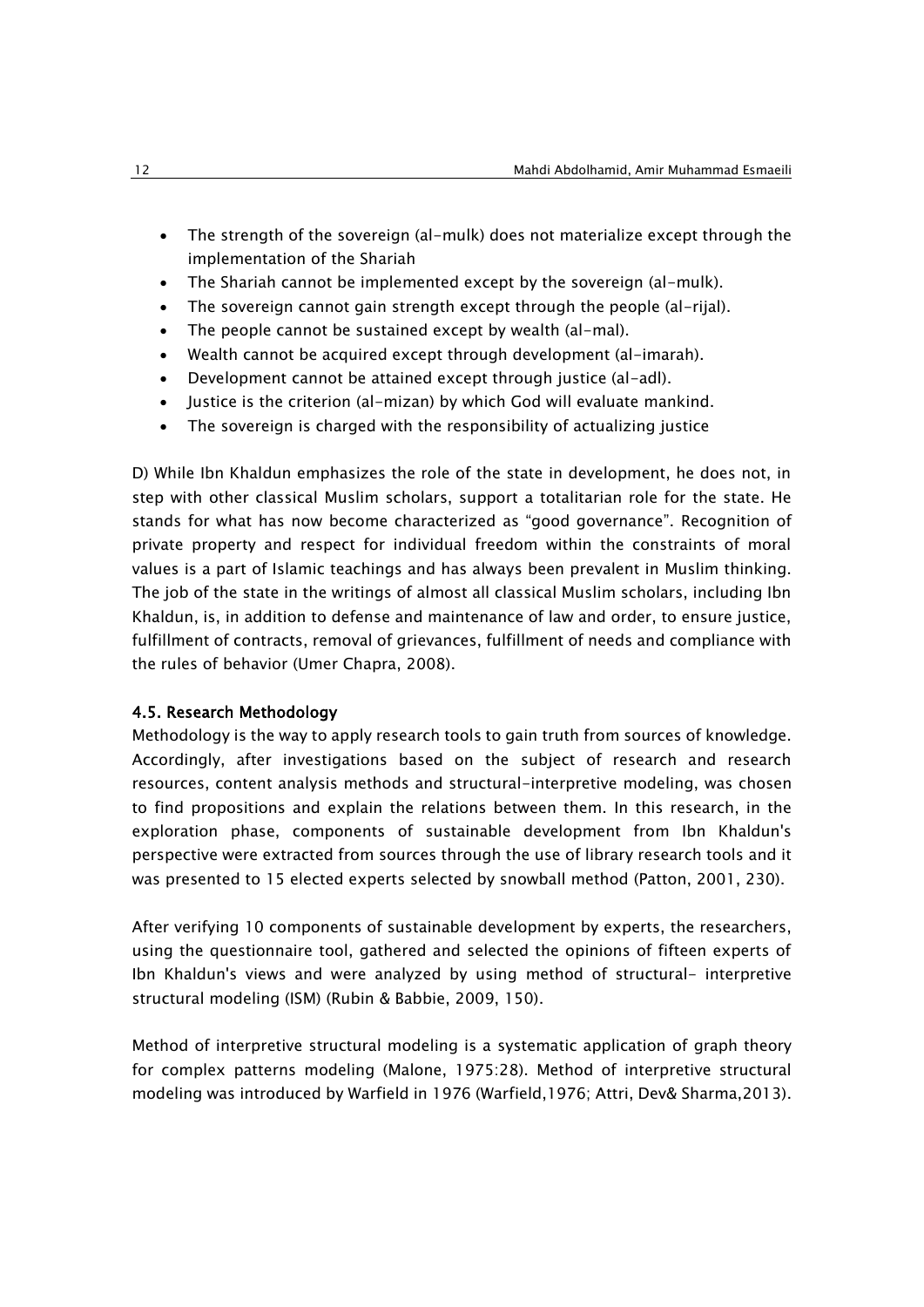Since social issues are often turbulent, complex and dynamic issues, it is necessary to have a good methodology for analyzing these issues ( Bolanos, et.al,2005). This approach enables persons and groups to analyze complex relationships between a large number of elements in a turbulent and dynamic situation and gain a structured understanding of it (Azar et.al,2013).

# 5. Components of Sustainable Development from Ibn Khaldun's **Perspective**

Creating a system among the components of civilization is not a single philosophical matter that can be formulated in vacuum space. It is incorrect that we imagine that epistemic components in the development and formation of Islamic civilization are prior to social and economic factors or political development is prior to economic development. This is a mistake that we usually do and does not have a clear result. All of these factors are important and their importance is the same. Therefore, in the development and formation of Islamic civilization, development can no longer be purely economic and in order to raise the rate of gross domestic product and income generation, Development is a process of transformation that affects not only the economic context, but also the social system, the political organization, and finally the rules that lead human behavior in the society. According to Ibn Khaldun's ideas for the formation of Islamic civilization, development in any society should have the following components:

# 5.1. Eliminating Poverty and Creating Welfare

Ibn Khaldun explains economic development with regard to the various functions of governments and the results obtained to the role of the state that is comparable to the economic views of classical economics. He is also one of those who for the first time have paid attention to the role of work and property and wage (Ibn Khaldun, 1996:35)

It seems that the institutionalists who, like Khaldun, try to analyze historical theorems in the language of history, are most similar to those of his views. Because this group of economists also believes that one of the tasks of economic history is to explain the structure and functioning of economies over time. The term "performance" refers to the main issues that economists are interested in and includes issues such as the value of goods, the distribution of costs and benefits, and production stability. When explaining performance, more emphasis is placed on total production, per capita production, and distribution of income in the community. "Structure" is also the characteristics of society, which are the main determinants of the economic development of political and economic institutions, technology, demographic characteristics, and the political and ethical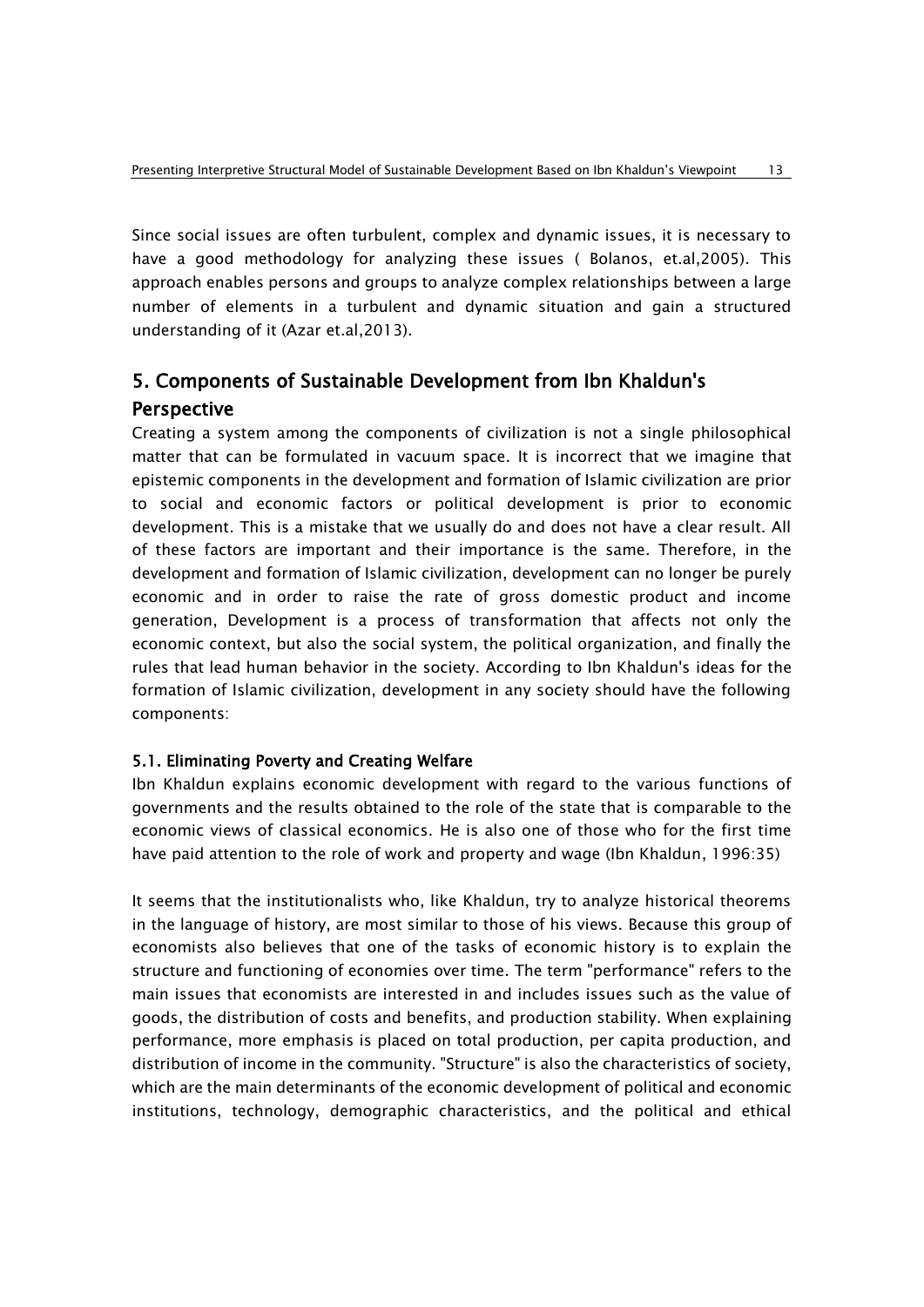principles governing the society, laws, methods of obedience, and spiritual and moral behavioral indicators which is aimed at maximizing the wealth or the desirability of the sovereigns (rulers) to restrict the behavior of individuals. These are the categories Ibn Khaldun describes in "Muqaddimah" by using history. However, Ibn Khaldun is a Muslim who adheres to the religious teachings and the most important factor of social change is the influence of the notion of the religious-mystical ethics of persons such as Ghazali and he explains that the goal of co-operation between people is to meet needs. Because he believes, one cannot alone meet his livelihood needs, and this need must be mutually supportive (Structure formation), and this leads to reduce of production costs in the economy. He considers man and his economic behaviors the most important factor in production.

#### 5.2. Good Governance

Ibn Khaldun is one of the few Islamic scholars and, at the same time, the most famous of them, believes that the government is a dynamic phenomenon in its full and necessary condition in political development. Like Farabi, he regarded social life as necessary, because the provision of material needs, the survival of generation and the protection against predatory animals is conditional on cooperation and acceptance of the division of labor. In the division of labor, in which man produces artifacts more than the initial need, the violation of rights and rights of each other begins with human evils into the stage of struggle and learning. To prevent war between humans, we need to form a government that is led by the most powerful and the wisest person in the society. Thus, the advancement of social life and the excess production of education create the need for the state (Lambton, 261-266). Ibn Khaldun dose not only discuss about the base of rule of government and governing power, he also discusses its constituent elements. He believes that development is affected by the social, psychological, economic and religious conditions of their rulers.

#### 5.3. Asabiyyah

The theory of " Asabiyyah " is the most important theory of Ibn Khaldun and the most important key to understanding his thoughts in social development, which he referred to in his book " Muqaddimah". "Asabiyyah" is the main concept to understand of Ibn Khaldun's social development. He believes that the establishment of the state (political development) is not possible without the existence of "Asabiyyah" (social development), because the ruler only dominates with "Asabiyyah" and prevents the aggression (Athari, 1388:201). From Ibn Khaldun's point of view, "Asabiyyah" means transplantation and continuity, and it is caused by family ties, alliances, religions and races. "Asabiyyah" is more prevalent in the Bedouin, and they are using a lot "Asabiyyah" and due to the low "Asabiyyah" in cities, they attack the urban people and replacing the old government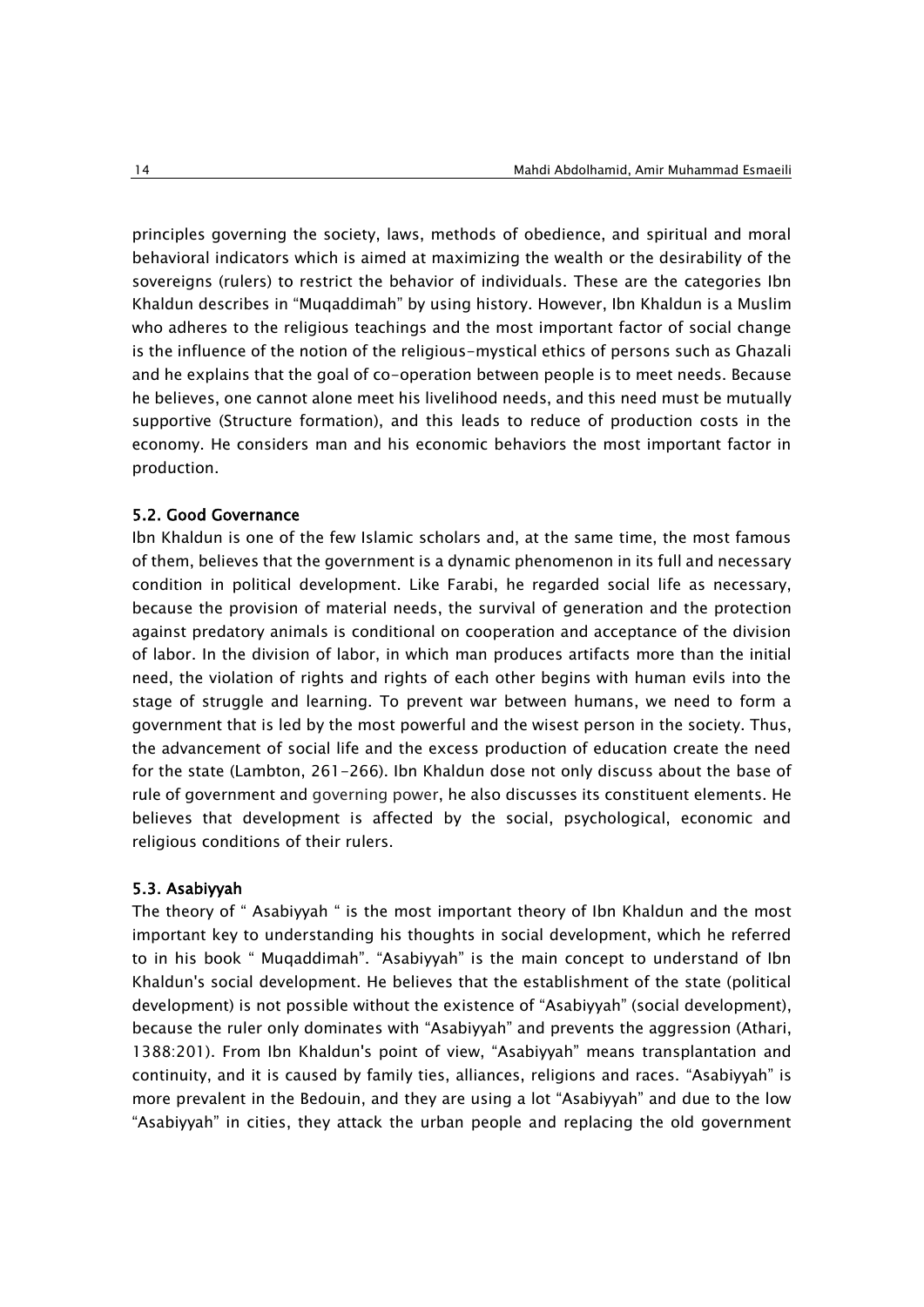with a new government… but "Asabiyyah" in the Bedouin who have formed new government and have been urban people, gets low gradually. Thus they are under attack the other Bedouin (Lambton, 272)

### 5.4. Citizenship Rights

Among Islamic scholars, Ibn Khaldun mentions the phenomenon of citizenship and its cultural named "science of civilization" and progresses with the study of urban damage so far that he makes Takfir (denies) the formation of a city and civilization without realizing citizenship rights and called it as a place of corruption and criminality. He believes that Urbanization is a goal for the Bedouin who are moving towards it, and when they attain welfare and wealth, at that time, they tend to luxurious lifestyle and customs and want calmness in their life and finally, accept of the limitations of urbanization (Ibn Khaldun, 1984:230). According to Ibn Khaldun, urbanization has its own culture, which today is interpreted as citizenship rights. In this sense, the ultimate goal of science of civilization can be realized of citizenship rights.

# 5.5. Scientific Growth

Ibn Khaldun has been considered an important place for scientific development, and has dedicated chapter six of the Muqaddimah to the study of various types of sciences (Zaid Ahmad, 2003:77). He establishes a direct link between the expansions and scientific development with the development of Islamic civilization and writes: "The institution of academic education has been weakened among inhabitants in Spanish region of Islamic world and their previous concerns about the education and learning of science have been lost and after that, Islamic civilization in Spain went down For hundreds of years…., and there is nothing left from the rational system but a shadow. The only reason was fall of the transcendental tradition of religion and major parts of the educational institutions were controlled by the enemy (Muqaddimah, 2009:341). He also believes, when the field of science flourishing is provided that necessities of life exist. From his point of view, the extent of the progress of science depends on certain conditions such enough free time, the continuation of civilized traditions, the social demand for the services of scholars, appreciation and encouragement of scholars and scientists from the rulers in establishing schools and the foundation of the endowments to save and protect them.

# 5.6. Justice

In the view of Ibn Khaldun justice as development cannot be conceived in a limited economic purpose, but justice has a very comprehensive concept that includes all areas of human life. He explains clearly: "any ruler who confiscates property or forces people to work for him or falsely accuses them, or impose burdens on them that requires the confirmation of "Sharia", he commits cruelty and injustice. Getting taxes falsely is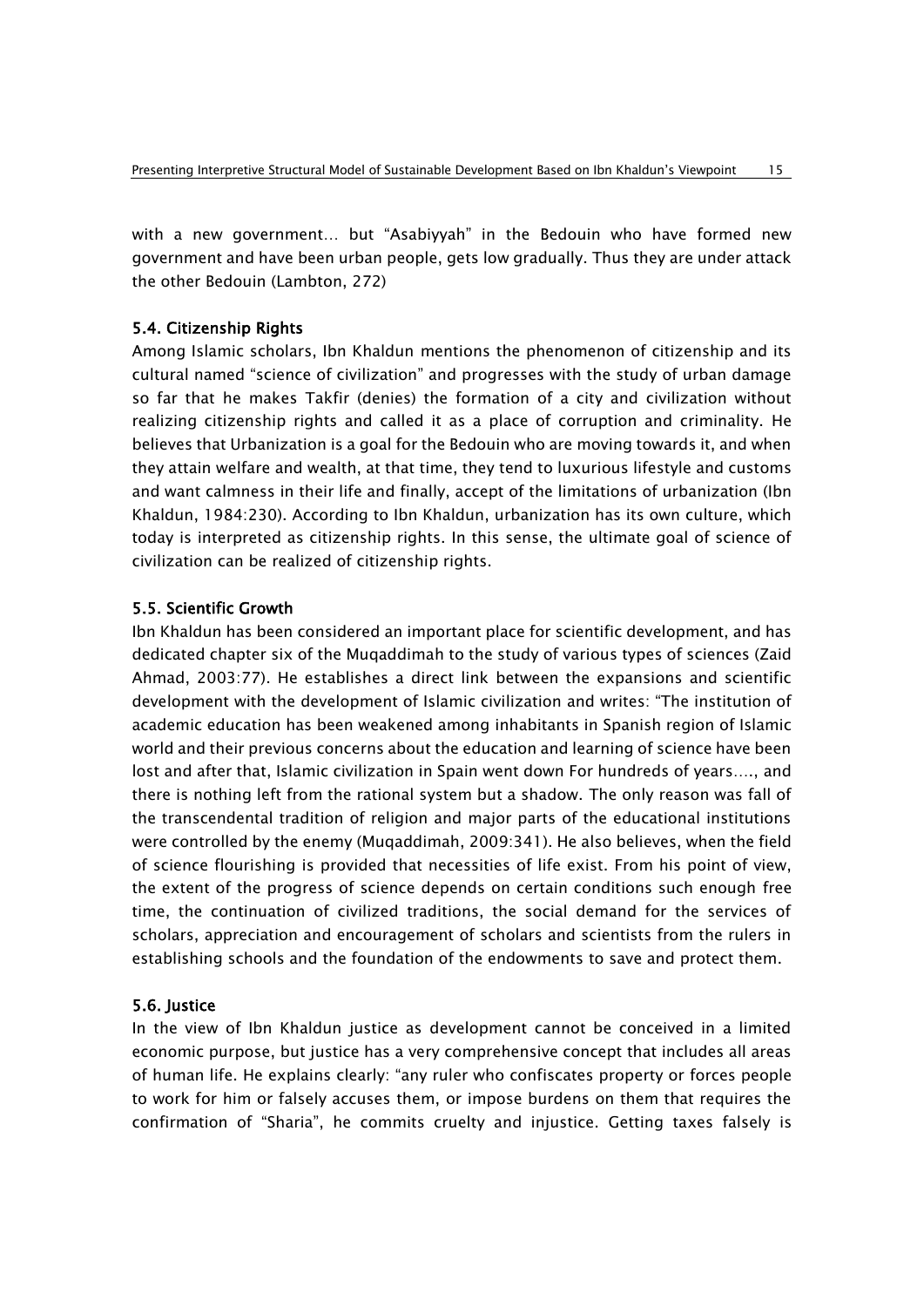injustice. Denying the rights of the people is one of the examples of oppression and injustice which leads to the destruction of civilizations." (R.M& G.M:II.288, 106-8).

#### 5.7. Rationality

Ibn Khaldun is the first person who expressed rational analysis in history. He put rationality in history as a narrative science. Ibn Khaldun in the first part of the book of'Al Ibar "which has posed entitled the Muqaddimah, seeks rational nature to history which the main task of this science is the study of human actions. Ibn Khaldun seeks rationality in historical events. Historical rationalism is not a purely theoretical work; historical events must inevitably be reasonable. Ibn Khaldun seeks to prove reasonable nature of human. He believes: "Acts in the world of events are done only by the power of thought" (Ibn Khaldun , History, volume III:976- 977).

#### 5.8. Population Growth Rate

Ibn Khaldun introduces the dimensions and components of population growth and population transition in the context of development and emphasizes the dynamic interaction between population and development. Also, from the point of view of Ibn Khaldun, the positive or negative impact of population growth on development and wellbeing depends on the structure and quality of the population as well as on the structural conditions of the society. Therefore, Ibn Khaldun's theory of development is based on demographic theory. Also, Ibn Khaldun has a multidimensional perspective on the analysis of the relationship between population and development, and explains the manner and mechanism of the formation of this relationship and its output in relation to a set of peripheral conditions. Ibn Khaldun, in a discussion of demographic change, presents some form of population ideology. With the difference that, in addition to the natural mechanism of population growth, the element of migration has been considered in the transition process. Although Ibn Khaldun regarded population growth as desirable, he did not have a pessimistic or optimistic view of population growth, but in his demographic theory, he described the negative consequences of both situations for society. In his theory, he presents the idea of a population-appropriate limit, which is commonplace in politics. This means that population growth can be destructive or constructive in proportion to the economic and social conditions of societies. Therefore, from Ibn Khaldun's view that population growth is positive or negative for development and welfare depends on the structure and quality of the population as well as on the conditions of the social system (The Muqaddimah, 2003, vol. 1:211, 588-589).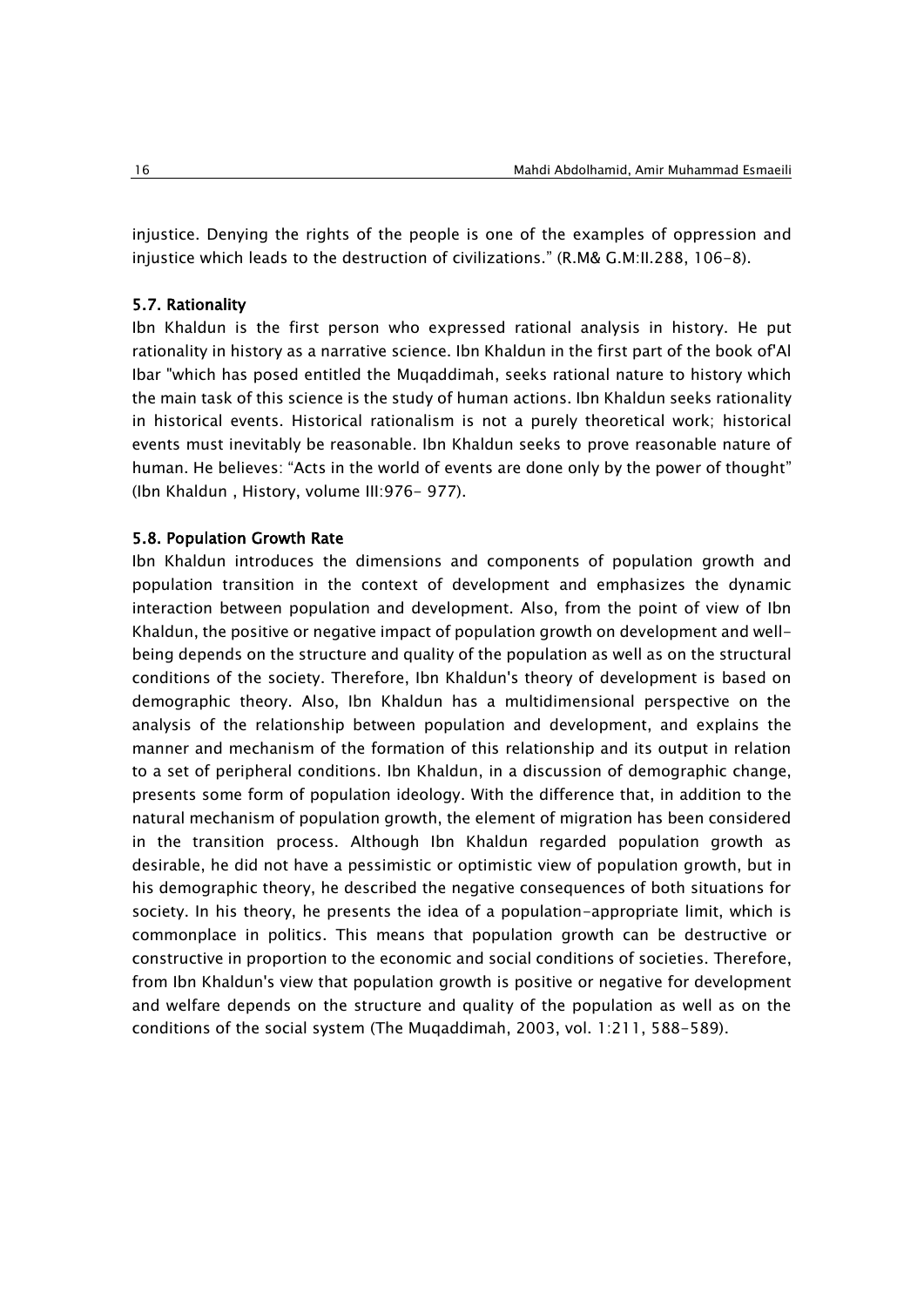### 5.9. Emphasizing on Temperament

Ibn Khaldun believes that the inhabitants of [temperate zones \(who](https://en.wikipedia.org/wiki/Temperate_climate) are safe from the [heat of the south and cold of the North\)](https://en.wikipedia.org/wiki/Temperate_climate) are moderate due to their temperament and their behaviors [are more suitable for creating civilization, livelihood and economics, art](https://en.wikipedia.org/wiki/Temperate_climate)  and [Knowledge. He raised the boundary of this discussion to the issue of prophecies,](https://en.wikipedia.org/wiki/Temperate_climate)  and the reason for choosing prophets [in these areas \(because there is no news of](https://en.wikipedia.org/wiki/Temperate_climate)  [Prophet's existence in the Arctic or the South\) has been mentioned in this point](https://en.wikipedia.org/wiki/Temperate_climate) and the [growth of science and industry and ... in this area is related to this issue and notes that](https://en.wikipedia.org/wiki/Temperate_climate) [moving away from moderate weather will lead to be far from](https://en.wikipedia.org/wiki/Temperate_climate) knowledge and religion as [well as avoiding human behavior.](https://en.wikipedia.org/wiki/Temperate_climate) Ibn Khaldun adds: "The environment affects the intelligence and talent, tact and [individual adequacy of persons,](https://en.wikipedia.org/wiki/Temperate_climate) mental and physical health, moderation in behaviors [and human actions depend on environmental health.](https://en.wikipedia.org/wiki/Temperate_climate) [The inhabitants of the temperate zones of the planet have a special happiness and](https://en.wikipedia.org/wiki/Temperate_climate)  vitality, their way of life is moderate, [Extremism in their lives is less than normal,](https://en.wikipedia.org/wiki/Temperate_climate) growth [and development in their areas is higher. Moderation](https://en.wikipedia.org/wiki/Temperate_climate) is dominant on their body, skin [color, ethics and beliefs. Foresight and reasoning in affairs are in their affairs, and](https://en.wikipedia.org/wiki/Temperate_climate)  ridiculousness [and extreme joy are less among them.](https://en.wikipedia.org/wiki/Temperate_climate) Height, color and appearance of [the body and even the thought and behavior of each person depends on his nature and](https://en.wikipedia.org/wiki/Temperate_climate)  environment [\(The Muqaddimah, 82-86\). Protecting the environment and preventing its](https://en.wikipedia.org/wiki/Temperate_climate)  [destruction in Ibn Khaldun's thought has a fundamental role in sustainable development](https://en.wikipedia.org/wiki/Temperate_climate)

### 5.10. To be Based on People

The centre of Ibn Khaldun's analysis is the human being because the rise and fall of civilizations is closely dependent on the well-being or misery of the people. This is, in turn, dependent not just on economic variables but also on the closely interrelated role of moral, institutional, psychological, political, social, and demographic factors through a process of circular causation extending over a long period of history. Ibn Khaldun emphasizes the role of human beings themselves in their rise and fall. This is why all the messengers of God came to this world to reform human beings and the institutions that affect their behavior (Umer Chapra,2008: 6).

# 5.11. Finding Analysis by ISM

After extracting the findings from Ibn Khaldun's book, the final model is presented through interpretive structural modeling. Accordingly, the quoted statements were presented to ten experts familiar with Ibn Khaldun's views and Their views were summarized in the form of an interpretive structural model. According to the model presented in Fig. 1, "Asbiyyah", "Emphasizing on temperament" and "To be based on people" have the greatest impact on sustainable development.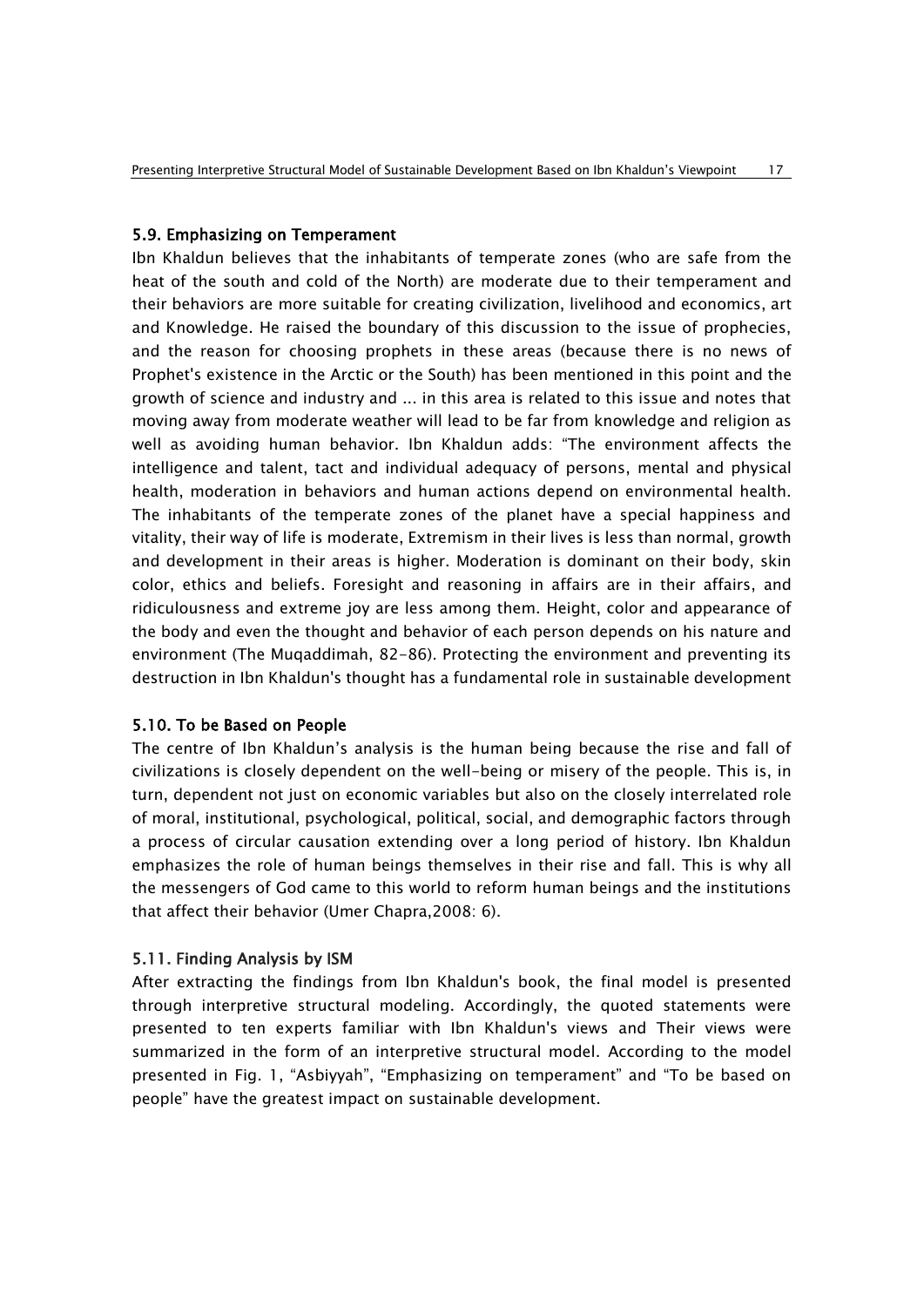

Figure 1. The Interpretive Structural Model of Sustainable Development Based on Ibn Khaldun's Viewpoint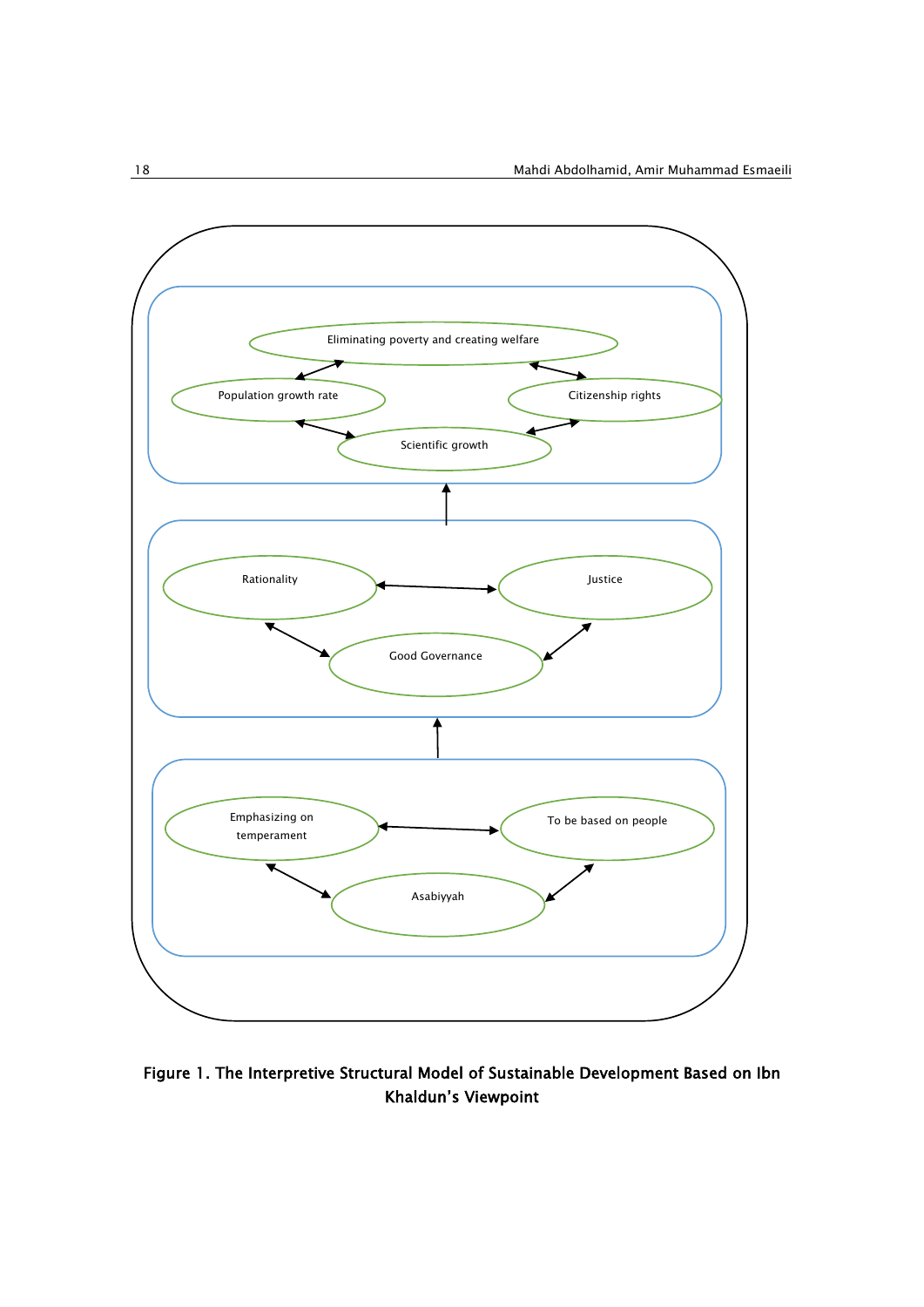# 6. Final Conclusion

According to Ibn Khaldun, achieving sustainable development requires to have indicators in Islamic society which can meet its needs and requirements to the extent required, not only for the current generation, but also for future generations. In Ibn Khaldun's model, prominent variables such as cultural, environmental, management and popular participation have been considered. Ibn Khaldun's dynamic and multi-disciplinary theory of sustainable development suggests that the development or rebound of the society does not depend solely on one factor, but the interplay between the moral, social, economic, political and historical factors in the long term. Among these factors, someone acts as a mechanism of action, while other factors react to this parameter, the progression or degeneration of the society accelerates through reaction of the factors of the factors, So that identifying cause and effect get difficult. The strength of the analysis of Ibn Khaldun is a dynamic and multidisciplinary property. The characteristic of this analysis is multidisciplinary, since it is a link to all the important socio-political variables such to be based on people, Asabiyyah, emphasizing on temperament, Justice, Good Governance, rationality, scientific growth, population growth, and citizenship rights, eliminating poverty and welfare, and this link is circular and interdependent. The results of interpretive structural modeling show that from the perspective of Ibn Khaldun, the factors of Asabiyyah, to be based on people and emphasizing on temperament have the greatest impact on the sustainable development of a society.

# References

- Abū Zayd 'Abd al-Raḥmān b. Muḥammad Ibn Kaldūn, The Muqaddimah: An introduction to history, Princeton University Press.
- Asil, Hojjat, 1992, *Utopia in the Iranian thought*, Tehran, Ney Publication.
- Bahramzadeh, Hossein Ali, 2003, Sustainable Development, Tadbir Magazine, No. 134.
- Baran, Paul, 1980, *Political economy of growth*, translated by Kaveh, Azadsmanesh, Ghoumes Publication, Tehran, Iran.
- Beheshti, Abolfazl, September 12, 2006, Components of Sustainable Development, asriran website, Tehran, Iran.
- Chapra, Muhammad Umer, 2015, bn Khaldun's Theory of development: Does it help explain the low performance of the present-day Muslim World? Translated by Mohammad Nadiri, Tehran, Iran.
- Cook, E & Lier Van, 1994, Landscape planning and ecological network, Elsevier, Amsterdam.
- Dehghannezhad Morteza, Kajbaf Ali Akbar, 2008, Analysis and Review of Some Economic Views of Ibn Khaldun and Its Comparison with the Opinions of New Institutionalists (North), Journal of the School of Literature and Human Sciences in Isfahan (Studies and Researches of the Faculty of Literature and Human Sciences): Volume 2, Number 53 .Isfahan, Iran.